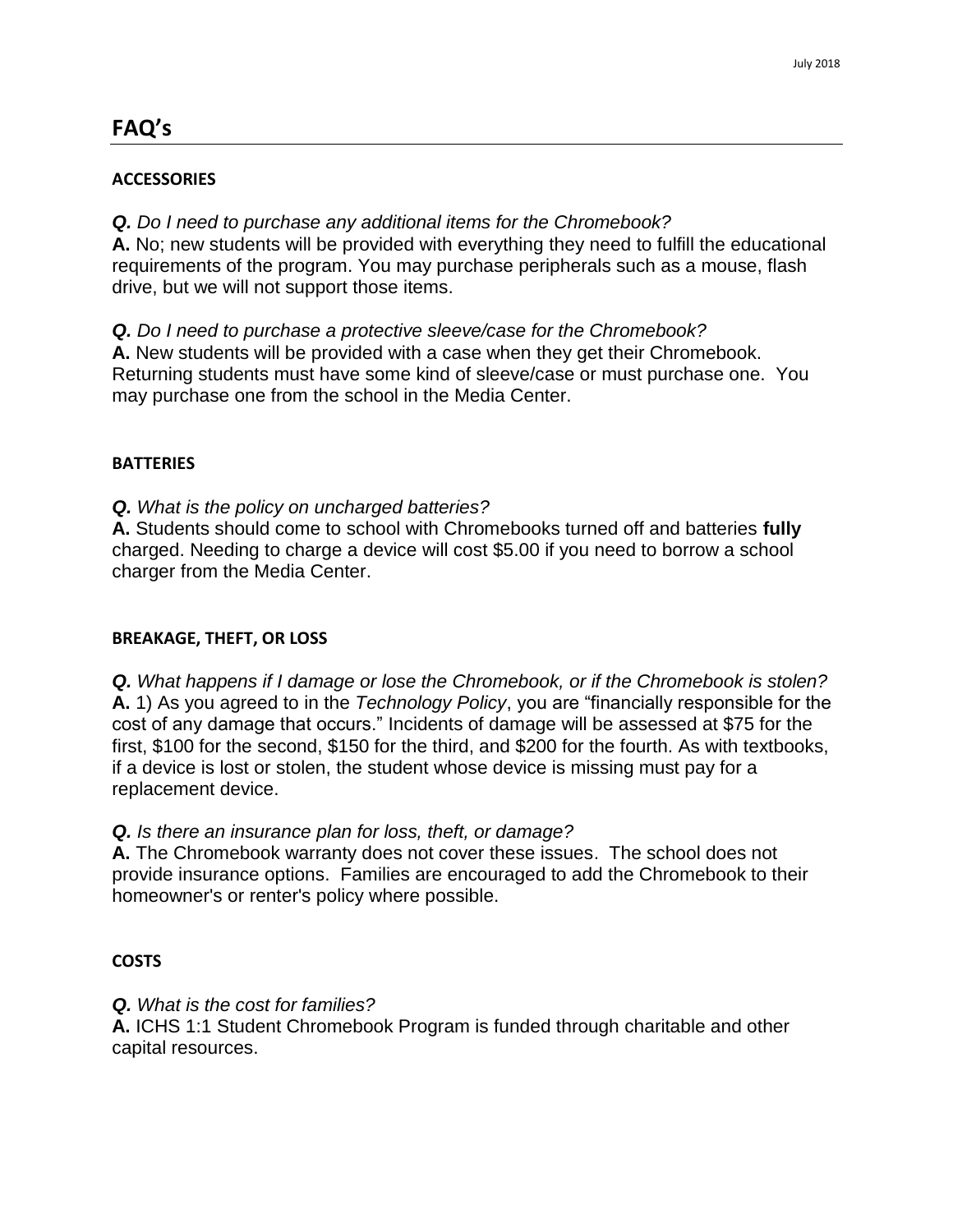*Q. What are the costs if I damage, if I lose, or if the Chromebook is stolen and have not purchased the accidental protection plan?* 

**A.** Repair and replacement costs will fluctuate, but the total cost is approximately \$250; with chargers costing \$60, and protective sleeves \$25.

#### **DISTRIBUTION**

*Q. When will I receive my school Chromebook?* 

**A.** Students receive their Chromebooks in homeroom the first day of class.

#### **INTERNET ACCESS**

*Q. May I access the internet on the ICHS Chromebook outside the school network?*  **A.** Yes, you will have to connect to your home WiFi. There is a filter on the Chromebook both on and away from campus.

## **LOANER CHROMEBOOKS**

## *Q. How does the Loaner Pool work?*

**A.** Typically, a loaner Chromebook will be available for students at the Help Desk should their Chromebook need repair. We cannot guarantee the length of time for repair, but will work to have most repairs completed soon. There is no charge for the use of the loaner machine while repairs are in progress.

## *Q. What happens if I forget or do not bring the Chromebook to school?*

**A.** All students are expected to have a Chromebook in their classes. The Media Center will have some Chromebooks available for students to "loan" for the day at a cost of \$5.00. The "loaner" must be returned at the end of the school day or another \$5.00 may be added each day it is not returned.

## **OWNERSHIP**

## *Q. Will I own the Chromebook?*

**A.** Because the software is licensed to Illiana Christian High Schools and to insure the negotiated pricing of warranty repairs, the school must maintain ownership.

*Q. May I use my own Chromebook instead of the school-issued Chromebook?*  A. No. Many things are included with the school-issued Chromebook that would not be on a privately owned machine:

- Licensing for the required educational software.
- An extended warranty.
- Network security and software that filters the content material.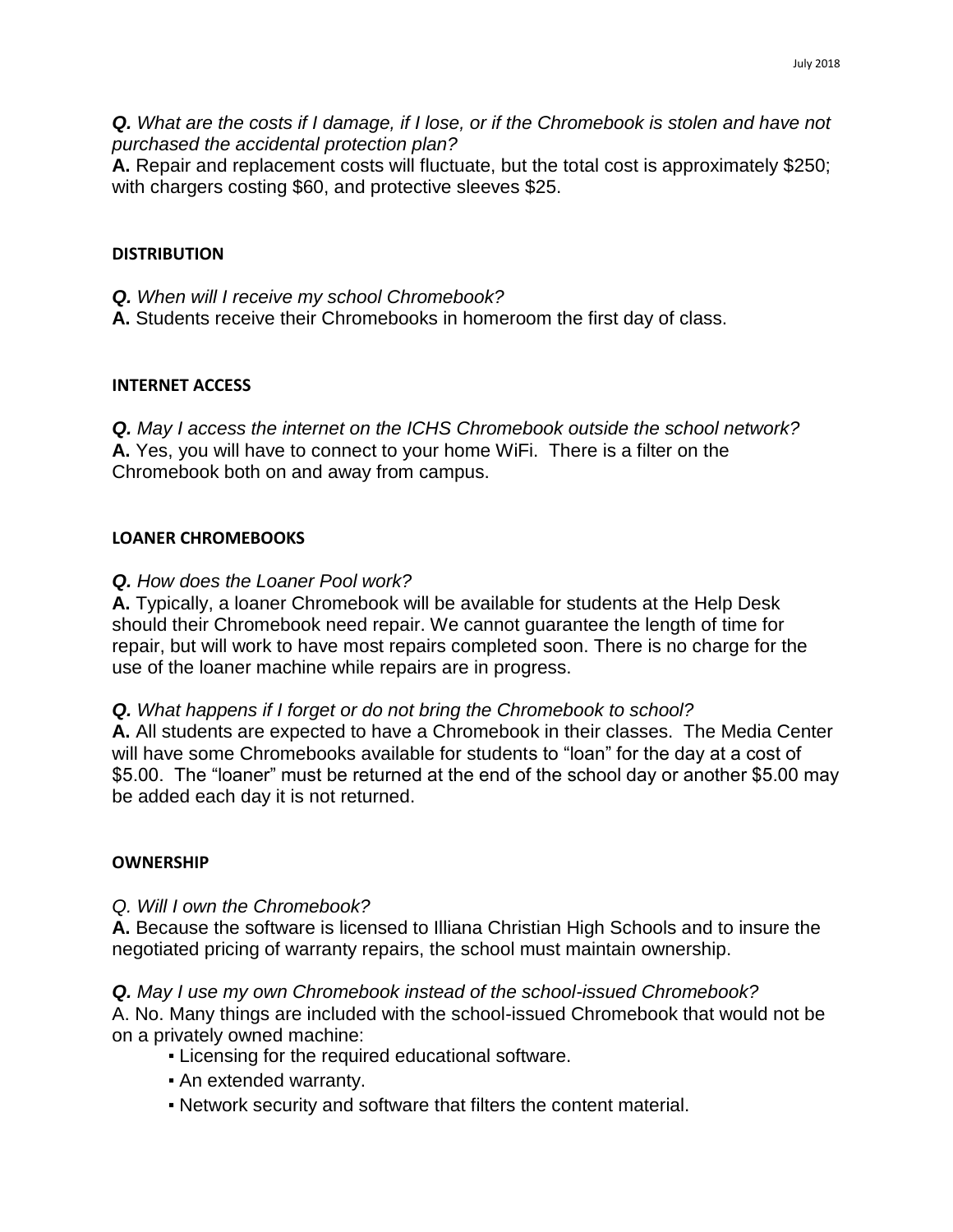▪ Specifications that support curriculum and are network compatible.

▪ Loaner Chromebooks that are handed out to the students when the repair on their Chromebook is such that it can't be done on the spot thus allowing them to continue their studies without interruption.

▪ Our program only allows for repairs to school-issued Chromebooks. We would not be able provide repairs or service any non school-issued computer which would most likely result in the student missing class work.

#### *Q. Do I have to bring my school-issued Chromebook to school each day?*

**A.** Yes. Students should bring their Chromebook fully charged and operational. If there is an issue that requires attention, the student should bring their computer to the Media Center Help Desk as soon as possible.

#### **PERSONAL USE**

*Q. May I remove the tags and labels on the Chromebook and decorate it to fit my personality?* 

**A.** 1) All tags that come on the Chromebook and that ICHS adds to the Chromebook must remain on the Chromebook.

2) Permanent decoration of the Chromebook or case is not permitted and you will be charged for damage done.

## *Q. May I use the Chromebook for personal use outside of school?*

**A.** 1) ICHS purchased the Chromebooks for educational reasons, but recognizes having such a valuable tool available means you will want to occasionally use the Chromebook for personal use. Use of the Chromebook for personal reasons is permitted provided that it does not interfere with educational needs and that the student uses the Chromebook in a responsible manner that complies with ICHS policies. Educational use of the Chromebooks must always take priority over personal use.

2) The ICHS Chromebook is not a replacement for a home computer.

3) The Chromebooks are school property and must be surrendered anytime at the discretion of ICHS staff.

## *Q. May I install my own software on the Chromebook?*

**A.** No. Users must not attempt to install software or change the system configuration including network settings without prior consultation with ICHS Tech Staff.

## *Q. Will I be able to use the Chromebook at home during the school year?*

**A.** Yes. Part of the advantage of having a Chromebook for school use is the "anytime, anywhere" computing concept. There will be times when use of the computer will be required for your student to complete their assignment at home.

## *Q. Will I be able to have my Chromebook at home during summer?*

**A.** Reality dictates that the Chromebook remains at school for cleaning, testing, repair, updating, and re-imaging during the summer months. All school-issued student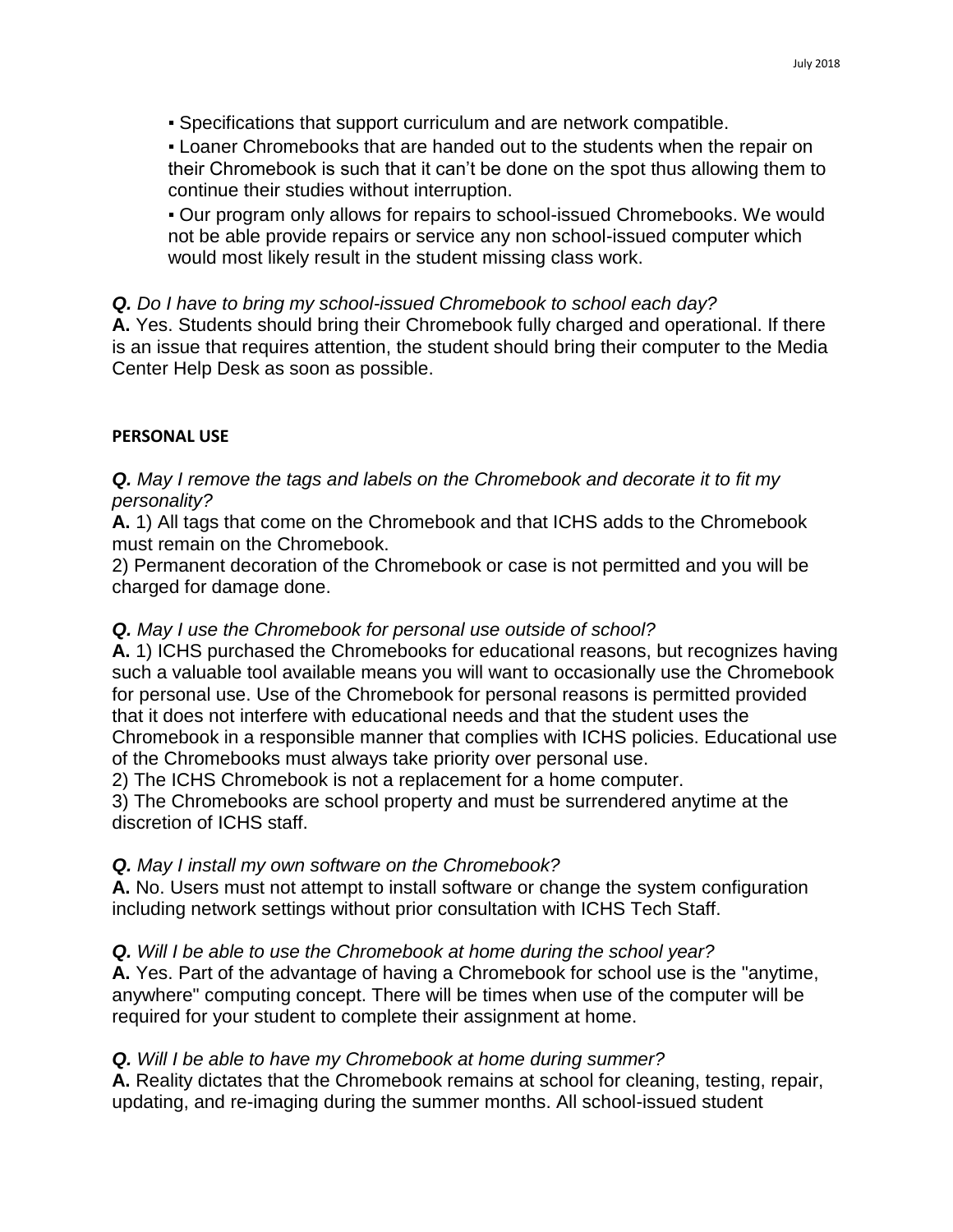Chromebooks must be turned in at the end of the school year. If the Chromebook is not turned by the scheduled time, a late fee will be charged.

#### **PHILOSOPHY OF PROGRAM**

*Q. What educational advantages are gained with a student 1:1 Chromebook Program?*  **A.** Through research of existing 1:1 programs, visitations to, and conversations with 1:1 schools we have consistently found the following benefits of the program:

- Provides opportunity for "anywhere, anytime learning"
- Provides development of skills for the 21st Century job market
- Increases opportunity for student/teacher and student/student collaboration
- Increases student interest, motivation, and engagement
- Allows more opportunity for innovation both by teachers and students
- Increases student research opportunities, skills and abilities
- Encourages peer review, peer editing, and peer critiquing
- Encourages teacher/student learning partnerships
- Allows classes to take advantage of and be involved in university lectures, scientific and medical experiences, virtual tours and museums, etc.
- Promotes collaborative, student-directed, student-centered learning
- Improves our students' ability to access information, to take and organize notes and to view and listen to multimedia content during class
- Enables students to use the internet and other electronic sources to contribute to discussions and lectures
- Allows students to access and turn in homework and assignments electronically
- Increases student collaboration on projects
- Promotes student engagement
- Develops critical thinking, communication, and problem solving skills
- Facilitates different learning styles and multi-sensory learning
- Builds technological fluency
- Embraces the learning styles of today's student

#### **PRINTING**

## *Q. How do I print using my home printer?*

**A.** Installation of home printers is not supported by ICHS tech staff.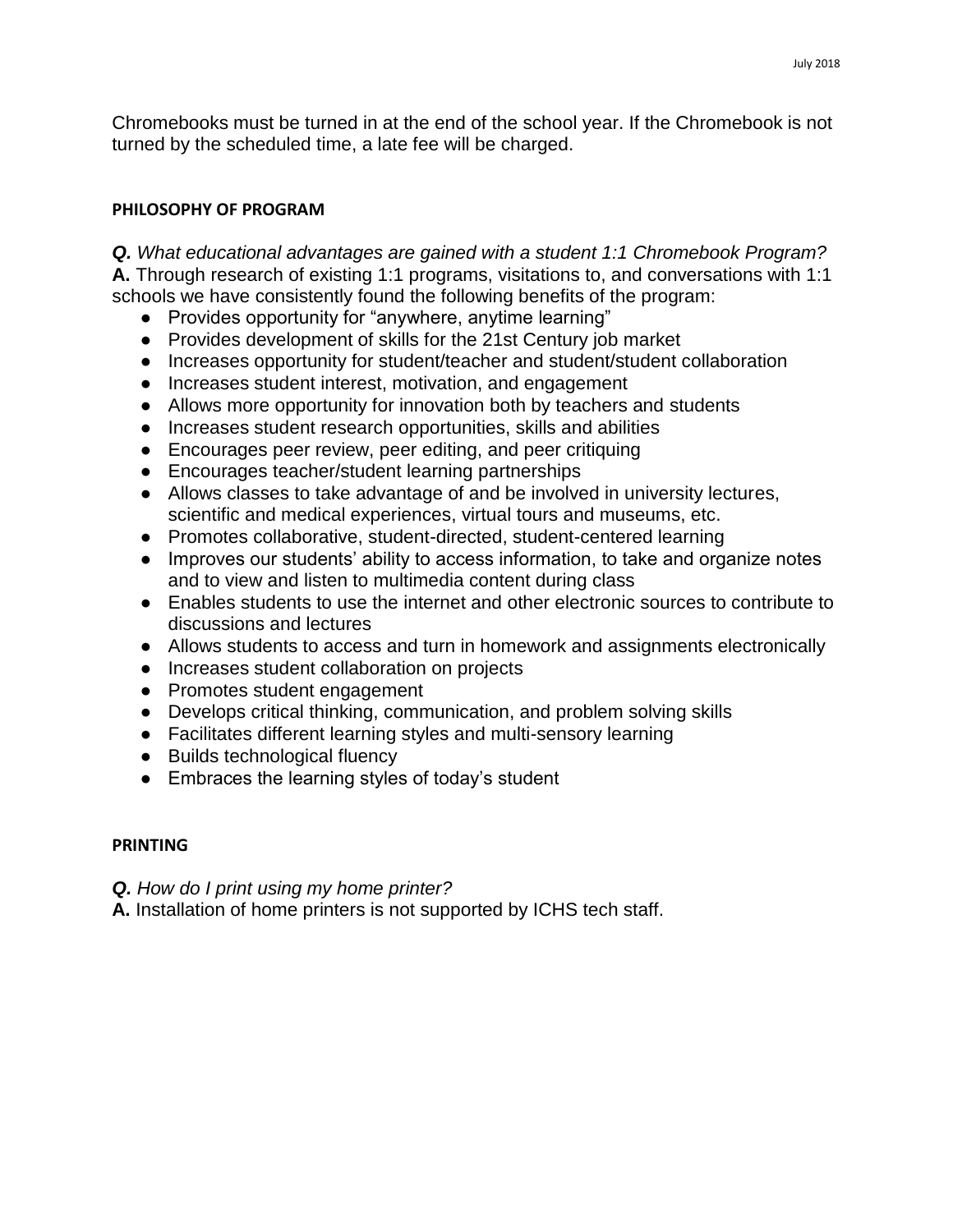#### **SAFETY AND FILTERING**

## *Q. Is my child protected from internet content that is harmful?*

**A.** 1) At school, ICHS students have monitored access (using electronic filtering and direct supervision) to the internet. It is important to know that current filtering technologies are never 100% effective; users agree not to hold ICHS liable for material they may find offensive as a result of use of ICHS technology resources. 2) Outside of the school network, the filtering system is also in place.

#### **TECH SUPPORT**

*Q. What is the tech support for the 1:1 Student Chromebook Program?* 

**A.** The first line of Tech Support is available at the Media Center Help Desk. Repairs that can be performed on the spot will be done right away, while repairs requiring a longer time period will require a loaner Chromebook.

#### **TROUBLESHOOTING**

*Q. Are there any general things to do if I am having problems with the Chromebook?*  **A**. Follow these three general troubleshooting steps:

Step ONE …...(a.) Many times it is a problem with the wireless connection at school, so always check to see if the Chromebook's wireless is turned on and connected to the correct network.

(b.) Next, many Chromebook problems are solved by restarting the Chromebook. Step TWO ...... Ask a classmate, a friend, or someone else for help Step THREE ..... Bring the Chromebook to the Media Center's Help Desk

- The Chromebook will be evaluated by the Help Desk staff
- If the problem cannot be fixed within a short time frame, if available, a temporary Chromebook will be issued while the other Chromebook is being repaired.

## **VIRUSES**

## *Q. Is the Chromebook protected against viruses?*

**A.** The Chromebook uses a Google operating system and should be protected, both at home and school. It is important to know that current filtering technologies are never 100% effective. While our system is robust, there is still no better protection than a vigilant user. If it is suspected that something has infected the Chromebook, the student should bring their system to the Help Desk as soon as possible, where, more than likely, the computer will be reimaged.